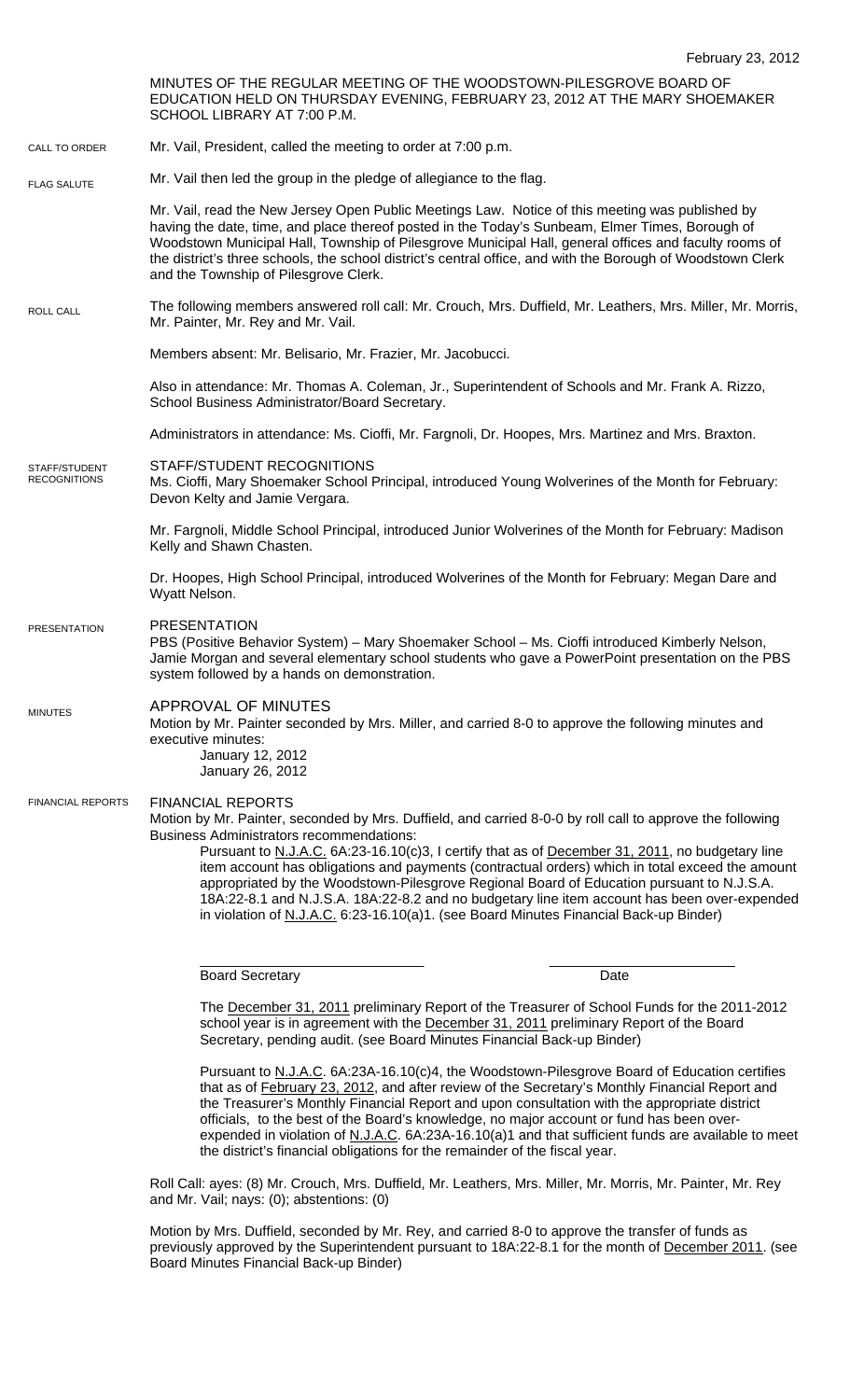|                                             | Motion by Mr. Painter, seconded by Mr. Rey, and carried 8-0-0 by roll call to approve the EFT's for<br>December 2011, additional hand check payments for December 2011 and payment list for the month of<br>February 2012. (see Board Minutes Financial Back-up Binder)<br>Roll Call: ayes: (8) Mr. Crouch, Mrs. Duffield, Mr. Leathers, Mrs. Miller, Mr. Morris, Mr. Painter, Mr. Rey<br>and Mr. Vail; nays: (0); abstentions: (0) |
|---------------------------------------------|-------------------------------------------------------------------------------------------------------------------------------------------------------------------------------------------------------------------------------------------------------------------------------------------------------------------------------------------------------------------------------------------------------------------------------------|
|                                             | Motion by Mrs. Miller, seconded by Mr. Painter, and carried 8-0 to approve voiding the following check:<br>Check #50004 dated 04/21/11, payable to Tracy Demarest in the amount of \$116.53, issued<br>under P.O. #1207-11 due to having been previously reimbursed.                                                                                                                                                                |
|                                             | Motion by Mrs. Miller, seconded by Mr. Painter, and carried 8-0 to accept the following reports: (see<br>Board Minutes Financial Back-up Binder):<br>Student Activities Account and Athletic Account for the month of January 2012<br>Scholarships for the month of January 2012<br>Odyssey of the Mind for the months of December 2011 and January 2012<br>Cafeteria report for the month of December 2011.                        |
|                                             | Motion by Mrs. Miller, seconded by Mrs. Duffield, and carried 7-0 (voting not applicable to sending district<br>representatives) to accept the Woodstown Community School report for the month of January 2012. (see<br>Board Minutes Financial Back-up Binder)                                                                                                                                                                     |
| AUDIENCE<br>PARTICIPATION                   | <b>AUDIENCE PARTICIPATION - None</b>                                                                                                                                                                                                                                                                                                                                                                                                |
| EDUCATIONAL<br><b>PROGRAMS</b><br>COMMITTEE | EDUCATIONAL PROGRAMS COMMITTEE<br>The Board reviewed the February 15, 2012 Educational Programs Committee Report submitted by Mrs.<br>Miller. The following recommendations were acted upon:                                                                                                                                                                                                                                        |
|                                             | Motion by Mrs. Miller, seconded by Mr. Rey, and carried 8-0 to approve the following:<br>High School field trips. (see page 146)                                                                                                                                                                                                                                                                                                    |
|                                             | Home Instruction approvals for the following students:<br>Local ID #131973 (SID# 8747529050) - medical<br>Local ID #122754 (SID# 9951669067) - administrative                                                                                                                                                                                                                                                                       |
|                                             | Acceptance of district Harassment, Intimidation and Bullying report dated February 2012.                                                                                                                                                                                                                                                                                                                                            |
|                                             | Request from Dr. Scott Hoopes, High School Principal, to present his son with his diploma at<br>graduation in accordance with Board Policy #5127.                                                                                                                                                                                                                                                                                   |
|                                             | Motion by Mrs. Miller, seconded by Mrs. Duffield, and carried 7-0 (voting not applicable to sending district<br>representatives) to approve the following:<br>Middle School and Shoemaker School Field Trips (see page 147 through 149)                                                                                                                                                                                             |
| POLICY COMMITTEE                            | POLICY COMMITTEE - The Board reviewed the February 13, 2012 Policy Committee Report submitted<br>by Mr. Leathers. The following recommendations were acted upon:                                                                                                                                                                                                                                                                    |
|                                             | Motion by Mr. Leathers, seconded by Mrs. Duffield, and carried 8-0-0 by roll call to approve the following<br>policy on second reading:<br>Policy #5131.8 - Passive Breath Alcohol Senor Device.                                                                                                                                                                                                                                    |
|                                             | Roll Call: ayes: (7) Mr. Crouch, Mrs. Duffield, Mr. Leathers, Mrs. Miller, Mr. Painter, Mr. Rey and Mr. Vail;<br>nays: (0); abstentions: (0)                                                                                                                                                                                                                                                                                        |
| PERSONNEL<br>COMMITTEE                      | PERSONNEL COMMITTEE - The Board reviewed the February 15, 2012 Personnel Committee Report<br>submitted by Committee Chairperson, Mr. Rey. The following recommendations were acted upon:                                                                                                                                                                                                                                            |
|                                             | Motion by Mr. Rey, seconded by Mr. Leathers, and carried 7-1-0 by roll call to approve the following:<br>Appointment of spring 2012 athletic coaches (see page 150 through 151)                                                                                                                                                                                                                                                     |
|                                             | High School volunteers for the 2011-2012 school year. (see page 152)                                                                                                                                                                                                                                                                                                                                                                |
|                                             | Professional Development Requests as follows:<br>Andrea Bramante to attend the American School Counselor Association Annual<br>Conference in Minneapolis on June 23-26, 2012. This request is submitted in accordance<br>with the WPAA negotiated agreement. (Note: Request indicates the start date as June 22<br>in order to allow for travel.) (see page 153)                                                                    |
|                                             | Carol Bowling to attend the 44th Annual New Jersey Pupil Transportation Conference<br>and Exhibition Show on March 26-27, 2012, in Atlantic City. (see page 154)                                                                                                                                                                                                                                                                    |
|                                             | Additions to the 2011-2012 district substitute list effective February 24, 2012, as follows:<br>Abdulla AlObaidi - substitute teacher and substitute instructional assistant                                                                                                                                                                                                                                                        |
|                                             | Vincent Mateescu - substitute teacher                                                                                                                                                                                                                                                                                                                                                                                               |
|                                             | John Stratton – substitute teacher and substitute instructional assistant                                                                                                                                                                                                                                                                                                                                                           |
|                                             | Kathleen Anthony - substitute teacher and substitute instructional assistant. (Note: Ms.<br>Anthony is currently a part-time instructional assistant at the Shoemaker School, but is                                                                                                                                                                                                                                                |

POLICY

interested in working the other part of the day as needed.)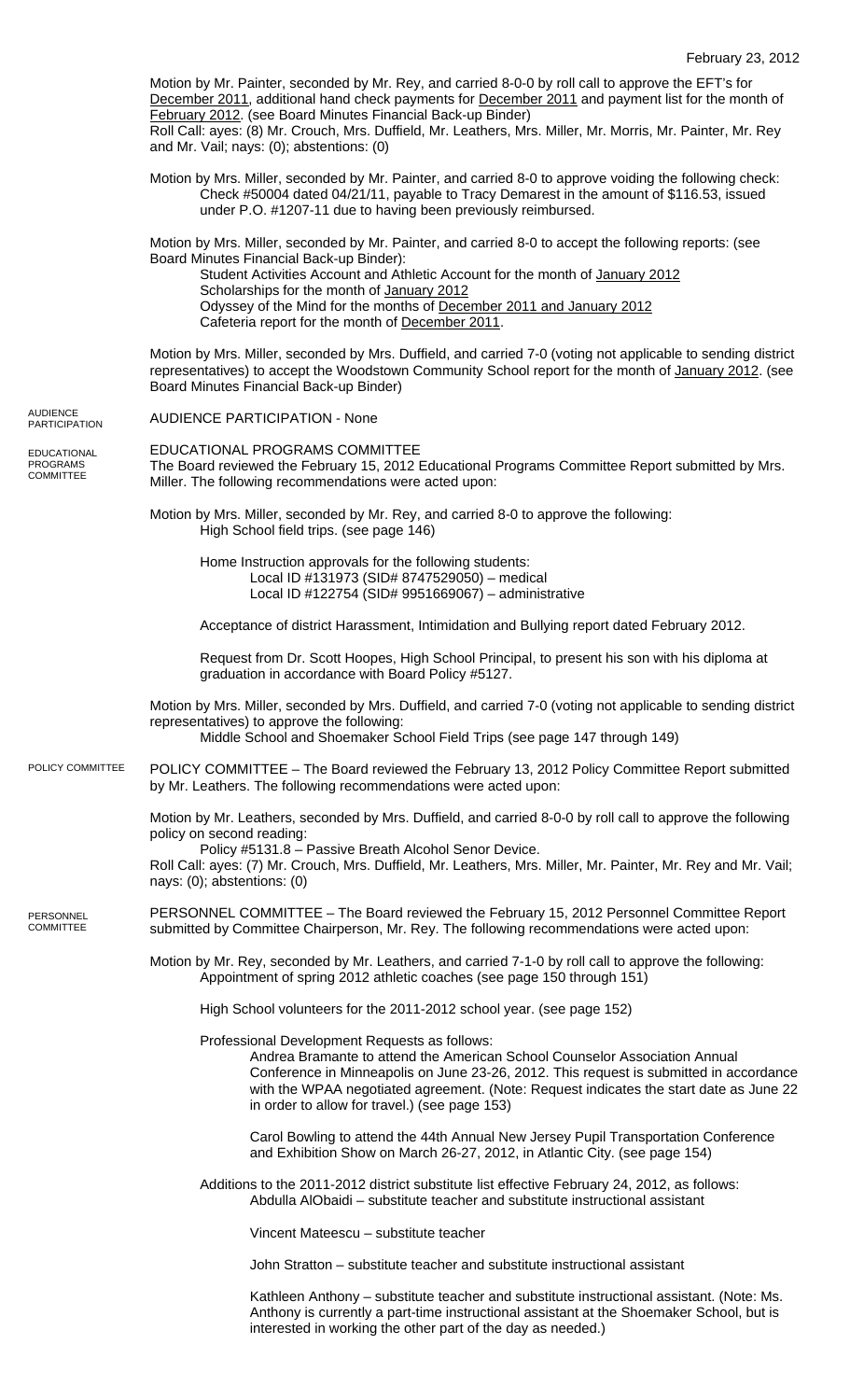Najee Ali – substitute teacher and substitute instructional assistant

David Stephens – substitute teacher

Dennis Hill – substitute teacher and substitute instructional assistant

Robin Pompper – substitute teacher, substitute instructional assistant, and clerical substitute.

Establishment of new position entitled Project Graduation Coordinator effective July 1, 2012, at an annual stipend of \$2,000, and to approve job description #4118.41.

Roll Call: ayes: (7) Mr. Crouch, Mr. Leathers, Mrs. Miller, Mr. Morris, Mr. Painter, Mr. Rey and Mr. Vail; nays: (1) Mrs. Duffield voted no on the establishment of the new position entitled Project Graduation Coordinator only; abstentions: (0)

Motion by Mr. Rey, seconded by Mrs. Miller, and **denied** 3-4-0 by roll call (voting not applicable to sending district representatives) **not** to appoint the following Middle School and Shoemaker School staff members for the 2011-2012 school year as follows:

Veronica Shute as a Mary S. Shoemaker School 1st Grade Long-Term Substitute Teacher effective March 5, 2012, through May 4, 2012, at the established rate of \$125.00 per day for each day worked, with no other benefits, during Mrs. O'Brien's maternity leave of absence. (Note: Effective dates to be adjusted as needed).

Robin Pompper as a Mary S. Shoemaker School Special Education Long-Term Substitute Teacher effective March 12, 2012, through May 25, 2012, at the established rate of \$125.00 per day for each day worked, with no other benefits, during Mrs. Kubat's leave of absence. (Note: Effective dates to be adjusted as needed).

Roll Call: ayes: (3) Mrs. Miller, Mr. Rey and Mr. Vail; nays: (4) Mr. Crouch, Mrs. Duffield, Mr. Leathers, and Mr. Painter; abstentions: (0)

Motion by Mr. Rey, seconded by Mrs. Duffield, and carried 7-0 (voting not applicable to sending district representatives) to approve the following:

Medical leave of absence request of Kathleen Biel, Middle School Achieve Teacher, effective January 30, 2012, through February 28, 2012, in accordance with her written request and a doctor's note submitted subsequent to the request. (Note: Ms. Biel's original request was for one week only; however, during a doctor's visit on January 28th, the doctor then advised that she would be out for this extended time.)

Appointment of Gifted & Talented Shoemaker School staff. (see page 155)

Middle School volunteers for the 2011-2012 school year. (see page 156)

Professional Development Requests of Destiny Leoni and Geraldine Lightcap to attend the "Co-Teaching in the Inclusive Classroom – Powerful Strategies for Creating Success for All Your Students (Grades 6-12)" workshop as presented by the Bureau of Education & Research on March 8, 2012, in Cherry Hill. (see page 157 through 158)

Unpaid medical leave of absence for Janice McGrath, Shoemaker School Health & Physical Education Teacher, effective February 21, 2012, through the doctor's release.

Roll Call: ayes: (7) Mr. Crouch, Mrs. Duffield, Mr. Leathers, Mrs. Miller, Mr. Painter, Mr. Rey and Mr. Vail; nays: (0); abstentions: (0)

FINANCE/FACILITIES / TRANSPORTATION COMMITTEE

## FINANCE/FACILITIES TRANSPORTATION COMMITTEE

The Board reviewed the January 30, 2012 and February 13, 2012 Finance /Facilities/ Transportation Committee Reports submitted by Committee Chairperson, Mrs. Duffield. The following recommendations were acted upon:

Motion by Mrs. Duffield, seconded by Mr. Rey, and carried 7-0-1 by roll call to approve the following: Contract with Shelter of Hope, Ranch Hope. Inc., for home instruction services for high school student #7214543358, effective January 10, 2012 at a rate of \$50.00 per diem.

Offer Myron Harvey the opportunity to renew the land rental agreement for the land located at the corner of East Lake Road and Millbrooke Avenue in the amount of \$2,000, effective April 1, 2012 through November 30, 2012.

New Jersey School Boards Association Insurance Group ERIC South 2012 Safety Grant application in the amount of \$6,229.00.

Set Board of Education meeting dates from March 2012 through January 2012. (see page 159)

Set the 2012 Extended School Year summer program tuition rate at \$2,500.00.

Fire/Security Drills performed at the high/middle school for the month of January 2012.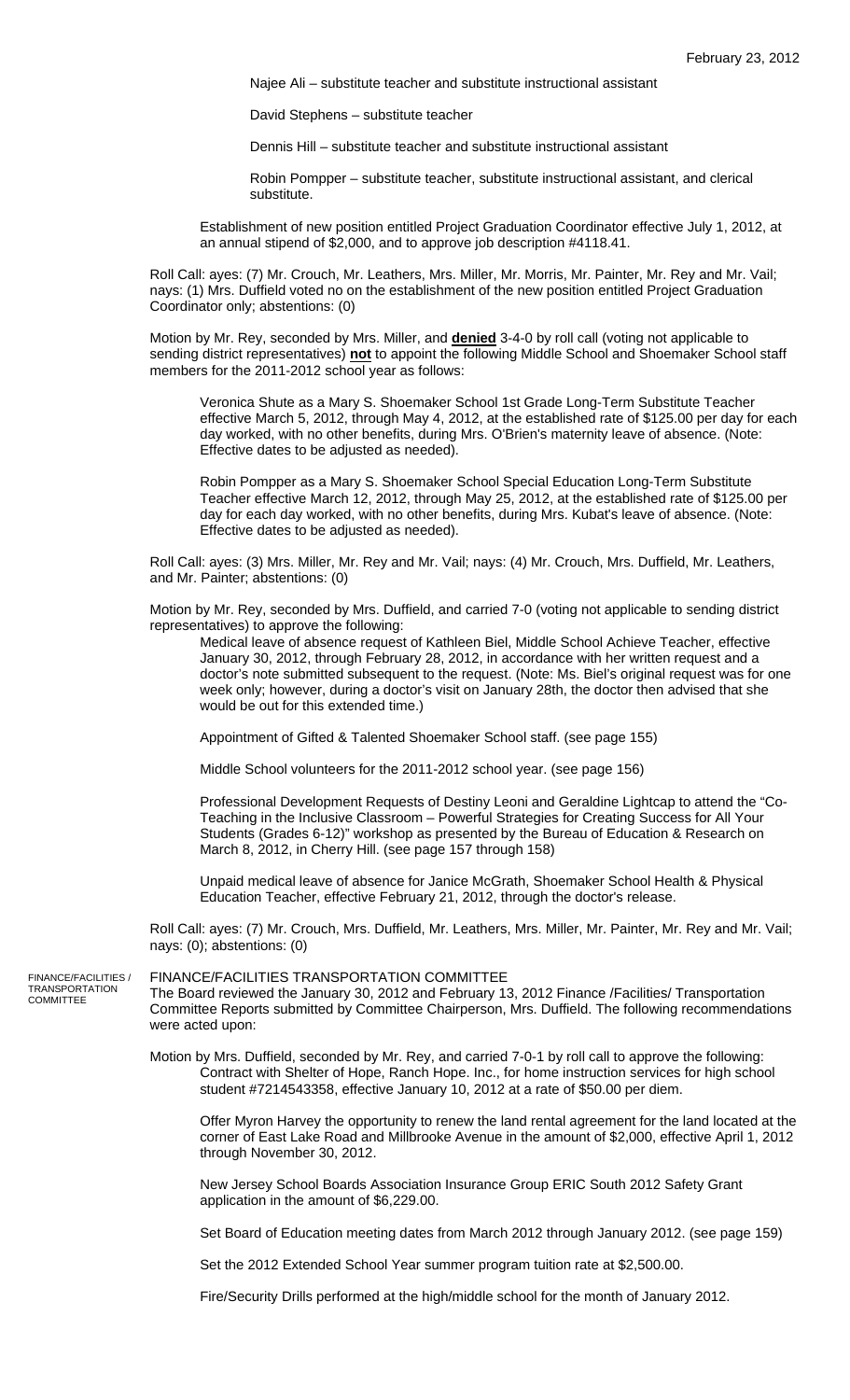Addendum to high school route HM-7 for an additional 26 miles a day at \$1.00 per mile at an increase of \$26.00 per diem for 180 days for a total increase of \$4,680.00 for the 2011-2012 school year.

Roll Call: ayes: (7) Mr. Crouch, Mrs. Duffield, Mr. Leathers, Mrs. Miller, Mr. Morris, Mr. Painter and Mr. Rey; nays: (0); abstentions: (1) Mr. Vail abstained on the contract with Shelter of Hope, Ranch Hope only.

Motion by Mrs. Duffield, seconded by Mr. Painter, and carried 8-0-0 by roll call to approve the following: That the Public Hearing for the budget for the 2012-2013 school year be held on Thursday, March 22, 2012, 7:00 p.m., at the Mary S. Shoemaker School.

Roll Call: ayes: (8) Mr. Crouch, Mrs. Duffield, Mr. Leathers, Mrs. Miller, Mr. Morris, Mr. Painter, Mr. Rey, and Mr. Vail; nays: (0); abstentions: (0)

Motion by Mrs. Duffield, seconded by Mr. Painter and carried 7-0-1 by roll call to approve the following: BE IT RESOLVED That the Board of Education approve by roll call vote the submission of the 2012-2013 Budget to the County Office as follows:

| <b>Total Base Budget</b> | \$21,850,502  | \$9,414,398    |
|--------------------------|---------------|----------------|
| Debt Service Fund        | \$0           | \$ 0           |
| Special Revenue Fund     | \$464,631     | \$0            |
| <b>General Fund</b>      | \$21,385,871  | \$9,414,398    |
|                          | <b>Budget</b> | Local Tax Levy |

AND WHEREAS, N.J.A.C. 6A:23B-1.2(b) provides that the Board of Education shall establish in the annual school budget a maximum expenditure amount that may be allotted for such travel and expense reimbursement for the 2012-2013 school year.

NOW THEREFORE BE IT RESOLVED that the Woodstown-Pilesgrove Regional School District Board of Education hereby establishes the school district travel maximum for the 2012-2013 school year at the sum of \$85,000.

BE IT FURTHER RESOLVED that the School Business Administrator shall track and record these costs to insure that the maximum amount is not exceeded.

Roll Call: ayes: (7) Mrs. Duffield, Mr. Leathers, Mrs. Miller, Mr. Morris, Mr. Painter, Mr. Rey, and Mr. Vail; nays: (0); abstentions: (1) Mr. Crouch

Motion by Mrs. Duffield, seconded by Mr. Painter, and carried 7-0-0 by roll call (voting not applicable to sending district representatives) to approve the following: Set parent paid preschool tuition at \$1,700.00 for the 2012-2013 school year.

Contract with Woodstown Physical Therapy and Sports Rehab for middle school student #4971130297 in the amount of \$75.00 per session for the remainder of the 2011-2012 school year.

Revised State of New Jersey Department of Education tuition reimbursement contract to include middle school student #5967119974 at a per diem of \$53.98 and resource room per diem \$33.60 for the 2011-2012 school year.

Ratify the submission of an application to participate in the Roots Program for the Woodstown Middle School. (Note: Funding comes from WT Grant Foundation and Spencer Foundation.)

Fire/Security Drills performed at the Mary S. Shoemaker School for the month of January 2012.

Contract with Gloucester County Special Services School District (quote) for after school route Y956 for Mary S. Shoemaker School Extended Day Program on Tuesday's and Thursday's beginning January 31, 2012, through May 3, 2012, for 24 days at a per diem of \$64.20 with mileage increase/decrease of \$1.50 and bus aide cost of \$40.00 (not needed at this time) for a total cost of \$1,540.80.

Contract with Gloucester County Special Services School District (quote) for after school route Y957A for Woodstown Middle School Stand Program on Tuesday's and Wednesday's beginning January 31, 2012 through February 29, 2012 for 10 days at a per diem of \$52.43 with a mileage increase/decrease of \$1.50 and bus aide cost of \$40.00 (not needed at this time) for a total cost of \$524.30 to be paid by Title I NCLB.

Contract with Gloucester County Special Services School District (quote) for after school route Y957B for Woodstown Middle School SES Program on Tuesday's and Wednesday's beginning January 31, 2012 through February 29, 2012 for 10 days at a per diem of \$52.43 with a mileage increase/decrease of \$1.50 and bus aide cost of \$40.00 (not needed at this time) for a total cost of \$524.30 to be paid by Title I NCLB.

Contract with Gloucester County Special Services School District (quote) for after school route Y958 for Woodstown Middle School Stand Program on Tuesday's and Wednesday's beginning March 6, 2012 through May 30, 2012 for 24 days at a per diem of \$52.43 with a mileage increase/decrease of \$1.50 and bus aide cost of \$30.00 (not needed at this time) for a total cost of \$1,258.32 to be paid by Title I NCLB.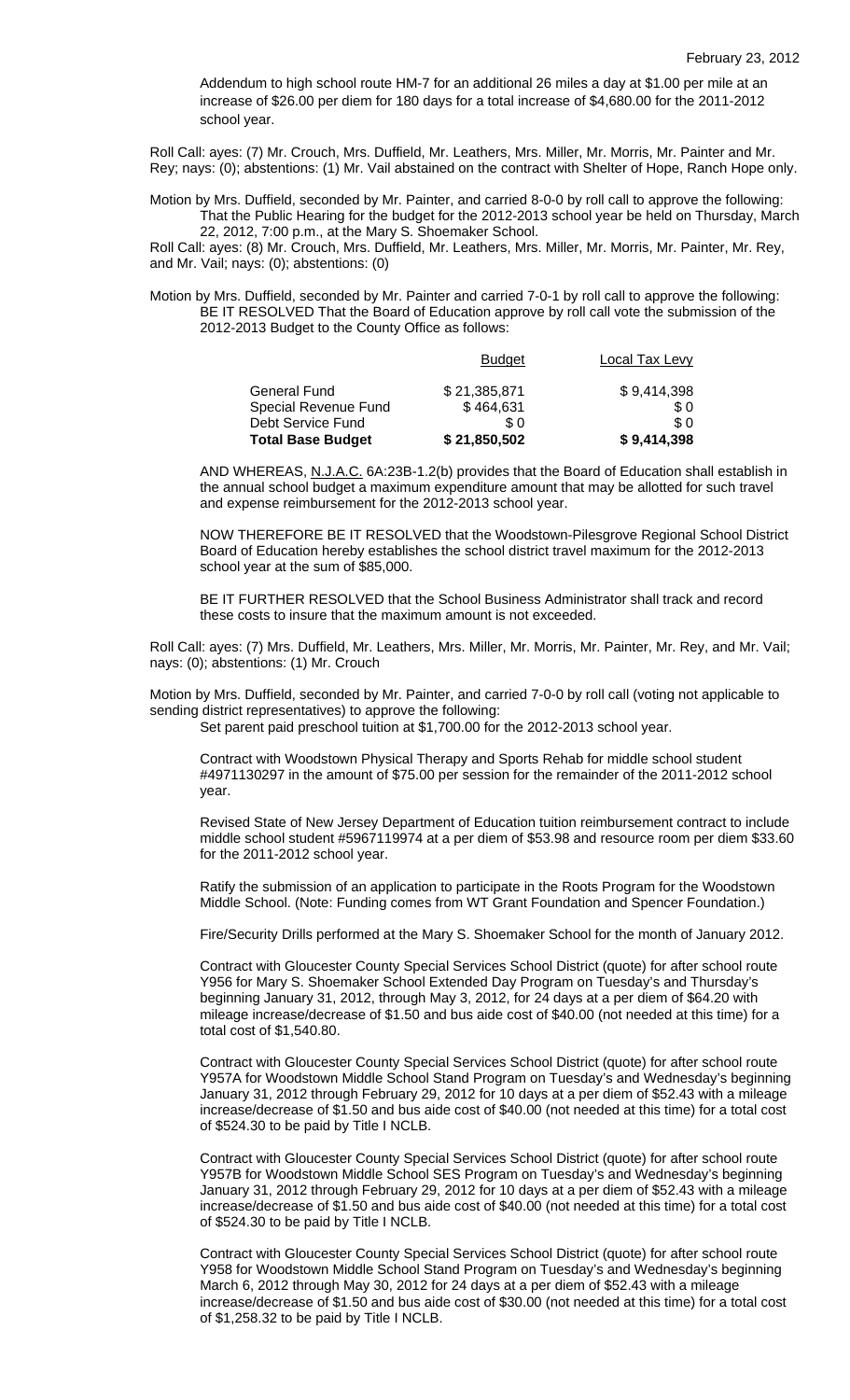|                                        | Authorization for the School Business Administrator to solicit bids for a roof renovation project at<br>the Mary S. Shoemaker School.                                                                                                                                                                                                                                                                                                                                                                                                                                                                       |  |  |
|----------------------------------------|-------------------------------------------------------------------------------------------------------------------------------------------------------------------------------------------------------------------------------------------------------------------------------------------------------------------------------------------------------------------------------------------------------------------------------------------------------------------------------------------------------------------------------------------------------------------------------------------------------------|--|--|
|                                        | Roll Call: ayes: (7) Mr. Crouch, Mrs. Duffield, Mr. Leathers, Mrs. Miller, Mr. Painter, Mr. Rey, and Mr. Vail;<br>nays: (0); abstentions: (0)                                                                                                                                                                                                                                                                                                                                                                                                                                                               |  |  |
| <b>FACILITIES REVIEW</b>               | FACILITIES REVIEW - Mr. Coleman and Mr. Rizzo reviewed the Long Range Facilities Plan Proposal<br>Update handout with the Board members. The Board requested information on estimated operational cost<br>including a proposal as to how to fund the additional cost.                                                                                                                                                                                                                                                                                                                                       |  |  |
| <b>OLD BUSINESS</b>                    | OLD BUSINESS - None                                                                                                                                                                                                                                                                                                                                                                                                                                                                                                                                                                                         |  |  |
| <b>NEW BUSINESS</b>                    | <b>NEW BUSINESS</b><br>Presentation of Mid-Year HIB Report – Mr. Coleman reviewed the report with the Board members. Formal<br>action on the annual report will take place at the March 2012 Board of Education meeting.                                                                                                                                                                                                                                                                                                                                                                                    |  |  |
| OTHER REPORTS                          | <b>OTHER REPORTS</b><br>The following verbal reports were given:<br>Mr. Vail, President, reported that Board Member Mr. Frank Frazier resigned. Mr. Vail then<br>addressed the Board. He reviewed the protocol by which the Board should operate and how it<br>should govern.                                                                                                                                                                                                                                                                                                                               |  |  |
|                                        | Mr. Coleman, Superintendent, congratulated Mr. Cioffi on the PBS program.                                                                                                                                                                                                                                                                                                                                                                                                                                                                                                                                   |  |  |
|                                        | Mr. Rizzo, Business Administrator, reported on a check that will be issued prior to the next Bill<br>List in the amount of \$6,000 to cover unemployment reimbursement to the State of New Jersey.                                                                                                                                                                                                                                                                                                                                                                                                          |  |  |
| ADMINISTRATIVE<br><b>REPORTS</b>       | <b>ADMINISTRATIVE REPORTS</b><br>The Administrative Reports were attached to Superintendent's Monthly Report and delivered under<br>separate cover.                                                                                                                                                                                                                                                                                                                                                                                                                                                         |  |  |
| SENDING DISTRICT<br><b>REPORTS</b>     | SENDING DISTRICT REPORTS<br>Mr. Morris - Alloway Rep., had nothing to report.                                                                                                                                                                                                                                                                                                                                                                                                                                                                                                                               |  |  |
|                                        | Mr. Belisario - Upper Pittsgrove Rep., was not in attendance.                                                                                                                                                                                                                                                                                                                                                                                                                                                                                                                                               |  |  |
| <b>SACC REPORT</b>                     | SCHOOL AGE CHILD CARE (SACC) REPORT - Mrs. Miller had nothing to report.                                                                                                                                                                                                                                                                                                                                                                                                                                                                                                                                    |  |  |
| <b>DELEGATE REPORT</b>                 | <b>DELEGATE REPORT</b><br>Mrs. Miller reported that the Delegate Assembly will be held on May 19 <sup>th</sup> .                                                                                                                                                                                                                                                                                                                                                                                                                                                                                            |  |  |
| <b>FUTURE MEETINGS</b>                 | <b>FUTURE MEETINGS</b><br>March 1, 2012 – Special Finance/Facilities Committee, 5:30 p.m., district office<br>March 13, 2012 - Policy Committee, 5:30 p.m., district office<br>March 13, 2012 - Finance/Facilities Committee, 6:30 p.m., district office<br>March 15, 2012 - Personnel Committee, 5:30 p.m., district office<br>March 15, 2012 – Ed Programs Committee, 6:30 p.m., district office<br>March 22, 2012 - Regular Board Meeting and Public Hearing on Budget, 7:00 p.m., MSS Library                                                                                                           |  |  |
| FOR YOUR<br><b>INFORMATION</b>         | FOR YOUR INFORMATION<br><b>Enrollment Reports</b><br><b>Suspension Reports</b>                                                                                                                                                                                                                                                                                                                                                                                                                                                                                                                              |  |  |
| <b>EXECUTIVE SESSION I</b>             | RECESS INTO EXECUTIVE SESSION I<br>Motion by Mrs. Miller, seconded by Mr. Painter and carried 8-0-0 by roll call, that the Board of Education<br>adjourn, by resolution, into Executive Session, from which the general public is excluded, to discuss items<br>in accordance with N.J.S.A. 10:4-12b. Matters discussed in executive session will remain confidential<br>until such time the need for confidentiality no longer exists. (8:50 P.M.)<br>a. Confidential Student Matter and Attorney Client privilege to provide council to the Board of<br>Education.                                        |  |  |
|                                        | Roll Call: ayes: (8) Mr. Crouch, Mrs. Duffield, Mr. Leathers, Mrs. Miller, Mr. Morris, Mr. Painter, Mr. Rey<br>and Mr. Vail; nays: (0); abstentions: (0)                                                                                                                                                                                                                                                                                                                                                                                                                                                    |  |  |
| <b>RESUME PUBLIC</b><br><b>PORTION</b> | Motion by Mrs. Miller, seconded by Mrs. Duffield, and carried 8-0 to resume the public portion of the<br>meeting at 10:46 p.m.                                                                                                                                                                                                                                                                                                                                                                                                                                                                              |  |  |
|                                        | Motion by Mr. Rey, seconded by Mrs. Miller, and carried 6-1-0 by roll call (voting not applicable to sending<br>district representatives) to approve the appointment of the following Shoemaker School staff member for<br>the 2011-2012 school year as follows:<br>Veronica Shute as a Mary S. Shoemaker School 1st Grade Long-Term Substitute Teacher<br>effective March 5, 2012, through May 4, 2012, at the established rate of \$125.00 per day for each<br>day worked, with no other benefits, during Mrs. O'Brien's maternity leave of absence. (Note:<br>Effective dates to be adjusted as needed). |  |  |
|                                        | Motion by Mrs. Duffield, seconded by Mr. Rey, and carried 6-2-0 by roll call to accept the letter of<br>resignation from Mr. Frank Frazier effective immediately, with regrets.<br>Roll Call: ayes: (6) Mrs. Duffield, Mrs. Miller, Mr. Morris, Mr. Painter, Mr. Rey and Mr. Vail; nays: (2) Mr.                                                                                                                                                                                                                                                                                                            |  |  |

Crouch and Mr. Leathers; abstentions: (0)